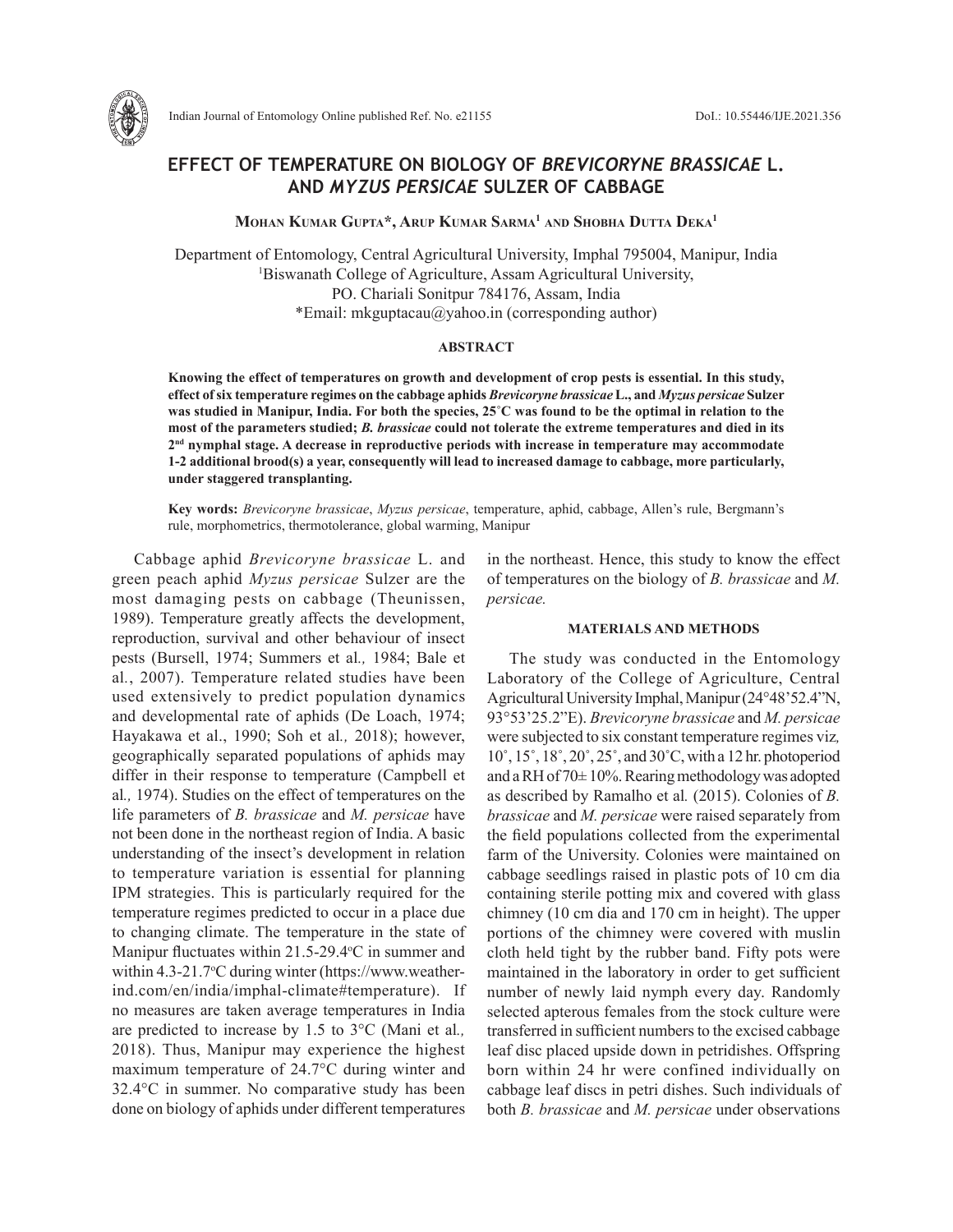were transferred separately everyday to fresh leaf disc. Immature stages and adults were observed and their survivorship recorded. Developmental periods were recorded separately. Differences in parameters were tested using ANOVA, with significant differences ones compared using LSD tests. Error graphs and trend lines are also drawn.

## **RESULTS AND DISCUSSION**

**Period of life stages:** *B. brassicae* could not tolerate the extreme temperatures (10°C and 30°C) and died in the 2nd nymphal stage. Similar to the present result, the highest mortality of *B. brassicae* was also recorded at 30°C by Pal et al. (2008); likewise, 10, 30, and 35°C have been reported to be more lethal to *B. brassicae*  than 15, 20, and  $25^{\circ}$ C (Soh et al., 2018). Except for few occasions, the pre-reproductive, reproductive, and post-reproductive periods of both the aphid species decreased significantly with the increase of temperature (Table 1). Such a decrease in reproductive periods may accommodate 1-2 additional brood(s) in a crop season which may lead to potential increase in population size of aphid and more damage to cabbage crop. If it happens, the additional brood is likely to cause more damage, since the transplanting of cabbage is staggered on account of small land-holdings of poor/ marginal farmers of Manipur and their inadequate knowledge on resource allocation in relation to pest management. Such an increase in brood number has also been reported from other countries too, eg., in the UK, an increase in temperature of only 2ºC would allow the number of generations/ years to increase from 18 to 23°C with a potentially huge increase in population size (Harrington et al., 1999). The pre-reproductive, reproductive and post-reproductive periods of both *B. brassicae* and *M. persicae* were the shortest at 25<sup>o</sup>C; similar results were reported by Campbell and Mackauer (1977) in pea aphid *Acyrthosiphon pisum*.

The adult longevity varied at different temperature regimes (Table 1); longevity of *M/ persicae* was more than *B. brassicae* at each temperature regime by about 4-6 days. Adult longevity differed significantly in temperature regimes in *B. brassicae* also; however, it was at par at 18 and 30°C in case of *M. persicae* (Table 1). It was the longest at 15<sup>o</sup>C for *B. brassicae* and at 10°C for *M. persicae*. Under the predicted elevated temperature on account of global warming, *M. persicae* is likely to pose more threat to cabbage in the state of Manipur. Higher surviving ability with the longest adult longevity of *M. persicae* at low temperature of

10°C might help it establish and intensify the damage on cabbage in hilly tracts that usually experience lower minimum temperature than in plains. One study carried out by Zhou et al. (1995) reveals that temperature, especially the winter temperature, is the dominant factor affecting phenology for five species of aphids, including *M. persicae*, and for 1<sup>o</sup>C increase in average winter temperature advanced the migration phenology by 4-19 days depending on species. Temperature has also been reported to be one of most influential weather factors on mustard aphid in some recent studies under Indian condition (Baviasa et al. 2018; Das et. al., 2019).

**Morphometrics:** The nymphal body length, body width, antennal length and cornicle length of both the aphid species were positively related with temperature (Table 2-5) up to  $25^{\circ}$ C. At  $30^{\circ}$ C, these parameters showed an abrupt decline in *M. persicae.* Even though 30<sup>o</sup>C is not lethal to *M. persicae*, as in case of *B. brassicae*, it may affect the vigour of former species. The maximum body length, width, antennal and cornicle length of both the aphid species were observed at  $25^{\circ}$ C; however, minimum lengths of these parameters were observed for *B. brassicae* at 15°C and for *M. persicae* at  $10^{\circ}$ C. At  $30^{\circ}$ C, the tested morphometric parameters declined abruptly in *M. persicae.* The morphological data are in general agreement with the Allen's rule that "protruding body parts" are relatively shorter in cooler temperatures. The data are also in agreement to a great extent with Bergmann's Rule which states that individual body size tends to be less in the warmer parts of a species' range. Bergmann's Rule came in to effect in the present study in five out of six temperatures studied.

Temperature affects the size of aphids and they develop smaller at higher temperature (Wool, 1977; Nealls et al., 1984; Rao et al*.*, 2016; Tiwari and Singh, 2018). The adult weight of aphids, *Acyrthosiphon pisum* on peas (Lamb et al*.*, 1987); and *Macrosiphum euphorbiae* on *Solanum dulcamara* decrease with increase in temperatures (Flynn et al., 2006). In Taiwan, global warming is likely to affect life history traits and demographic parameters of *Aphis craccivora*-Chen et al*.* (2013). Murdie (1969) also indicated a relative shortening of legs and antennae of pea aphid at higher temperatures. One might also expect to be smaller below the optimum temperature (Blackman and Spence, 1994). In the present study,  $25^{\circ}$ C has emerged as the optimum temperature for both the aphid species; however, further investigation with due consideration of sets with narrower temperature range within  $20-30$ <sup>o</sup>C would find the optimum temperature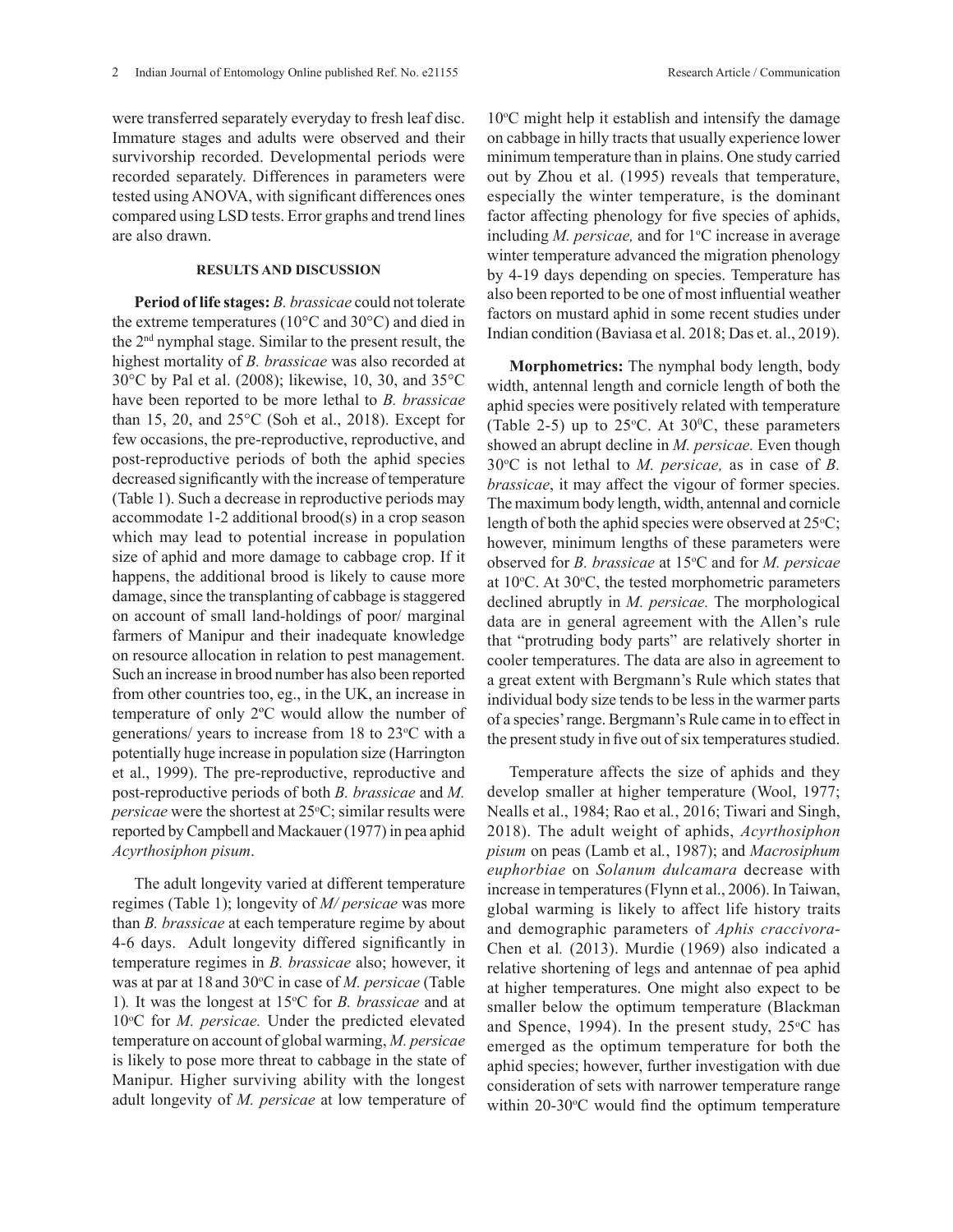|        | Table 1. Reproductive periods and adult duration of <i>B. brassicae</i> and <i>M. persicae</i> at different temperatures regimes |                                  |                               |                               |                                |                               |                                                                                                                                                                                            |                               |
|--------|----------------------------------------------------------------------------------------------------------------------------------|----------------------------------|-------------------------------|-------------------------------|--------------------------------|-------------------------------|--------------------------------------------------------------------------------------------------------------------------------------------------------------------------------------------|-------------------------------|
|        | Pre-reproductive                                                                                                                 |                                  | <b>B.</b> brassicae           | Duration in days (Mean± S.D.  | Pre-reproductive               |                               | M. persicae                                                                                                                                                                                |                               |
| period |                                                                                                                                  | Reproductive                     | Post-reproductive             | Adult                         | period                         | Reproductive                  | Post-reproductive                                                                                                                                                                          | Adult                         |
|        |                                                                                                                                  | period                           | period                        | longevity                     |                                | period                        | period                                                                                                                                                                                     | longevity                     |
|        | C                                                                                                                                | Ξ                                | J                             |                               | $2.97\pm 0.02$                 | $31.8 \pm 0.65^{\circ}$       | $2.03 \pm 0.03$ <sup>a</sup>                                                                                                                                                               | $36.80 \pm 0.64$ <sup>a</sup> |
|        | $1.95 \pm 0.01$ <sup>a</sup>                                                                                                     | $21.0 + 0.5^{a}$                 | $2.99 \pm 0.01$ <sup>a</sup>  | $25.95 \pm 0.48^a$            | $1.94 \pm 0.03$ <sup>b</sup>   | $27.2 \pm 0.41$ °             | $1.87 \pm 0.01$ bc                                                                                                                                                                         | $31.02 \pm 0.44^b$            |
|        | $.86 \pm 0.02^b$                                                                                                                 | $18.0 \pm 0.35^{\circ}$          | $1.87 \pm 0.01$ <sup>b</sup>  | $21.73 \pm 0.35^b$            | $.83 \pm 0.02$ <sup>c</sup>    | $24.8 \pm 0.41$ °             | $1.92 \pm 0.05$ <sup>ab</sup>                                                                                                                                                              | $28.42 \pm 0.43$ °            |
|        | $1.34 \pm 0.02$ <sup>c</sup>                                                                                                     | $14.8 \pm 0.65$ °                | $1.62 \pm 0.02$ <sup>c</sup>  | $17.76 \pm 0.64$ <sup>c</sup> | $1.73 \pm 0.01d$               | $21 \pm 0.50$ <sup>d</sup>    | $1.78 \pm 0.09$ <sup>od</sup>                                                                                                                                                              | $24.42 \pm 0.48$ <sup>d</sup> |
|        | $0.97 \pm 0.01$ <sup>d</sup>                                                                                                     | $13.6 \pm 0.6^{\circ}$           | $0.99 \pm 0.01$ <sup>d</sup>  | $15.56 \pm 0.56$ <sup>d</sup> | $1.04 \pm 0.03$ <sup>e</sup>   | $17.6 \pm 0.44$ <sup>e</sup>  | $1.06 \pm 0.02$ <sup>e</sup>                                                                                                                                                               | $19.71 \pm 0.41$ <sup>e</sup> |
|        |                                                                                                                                  | $\widehat{\cdot}$                | $\bigcirc$                    | $\widehat{\cdot}$             | $.92 \pm 0.01$ <sup>b</sup>    | $25.4 \pm 0.56$ °             | $1.85 \pm 0.01$ bed                                                                                                                                                                        | $29.19 \pm 0.56$ °            |
|        | $\frac{1}{2}$                                                                                                                    | 0.55                             | 0.02                          | 0.54                          | 0.02                           | 0.66                          | 0.06                                                                                                                                                                                       | 0.66                          |
|        | $0.04*$                                                                                                                          | $\ddot{c}$                       | $0.04*$                       | $1.19*$                       | $0.05*$                        | $1.39*$                       | $0.13*$                                                                                                                                                                                    | $1.38*$                       |
|        |                                                                                                                                  | Table 2. Nymphal body length (in |                               |                               |                                |                               | mm; Mean $\pm$ S.D.) of instars of B. brassicae and Myzus persicae at different temperature regimes                                                                                        |                               |
|        |                                                                                                                                  |                                  | B. brassicae                  |                               |                                |                               | persicae                                                                                                                                                                                   |                               |
|        | Instar I                                                                                                                         | Instar                           | Instar III                    | Instar IV                     | Instar I                       | Instar II                     | Instar III                                                                                                                                                                                 | Instar IV                     |
|        | $0.62 \pm 0.001$ <sup>de</sup>                                                                                                   | $\bigcirc$                       |                               | E                             | $0.629 \pm 0.003$ <sup>e</sup> | $0.66 \pm 0.009$              | $0.69 \pm 0.005$ <sup>e</sup>                                                                                                                                                              | $0.74 \pm 0.016$ <sup>e</sup> |
|        | $0.63 \pm 0.004$ <sup>cd</sup>                                                                                                   | $0.74 \pm 0.005$ <sup>c</sup>    | $0.86 \pm 0.004$ <sup>c</sup> | $1.02 \pm 0.001$ <sup>c</sup> | $0.64 \pm 0.002$ <sup>d</sup>  | $0.75 \pm 0.009$ <sup>d</sup> | $0.86 \pm 0.01$ <sup>c</sup>                                                                                                                                                               | $1.1 \pm 0.003$ <sup>d</sup>  |
|        | $0.64 \pm 0.01$ <sup>c</sup>                                                                                                     | $0.76 \pm 0.01$ <sup>c</sup>     | $0.87 \pm 0.001$ <sup>c</sup> | $1.03 \pm 0.001$ <sup>c</sup> | $0.66 \pm 0.01$ bc             | $0.78 \pm 0.003$ <sup>c</sup> | $0.89 \pm 0.006$ <sup>c</sup>                                                                                                                                                              | $1.07 \pm 0.007$ <sup>c</sup> |
|        | $0.67 \pm 0.005$ <sup>b</sup>                                                                                                    | $0.83 \pm 0.04$ <sup>b</sup>     | $1.14 \pm 0.03$ <sup>ab</sup> | $1.34 \pm 0.01^b$             | $0.67 \pm 0.004^b$             | $0.88 + 0.006$                | $1.12 \pm 0.002^b$                                                                                                                                                                         | $1.37 \pm 0.007^b$            |
|        | $0.71 \pm 0.01$ <sup>a</sup>                                                                                                     | $0.94 \pm 0.005$ <sup>a</sup>    | $1.15 \pm 0.02^a$             | $1.41 \pm 0.02^a$             | $0.73 \pm 0.01$ <sup>a</sup>   | $0.96 \pm 0.007$ <sup>a</sup> | $1.22 \pm 0.016^a$                                                                                                                                                                         | $1.53 \pm 0.01^a$             |
|        | $0.63 \pm 0.001$ <sup>cde</sup>                                                                                                  | $\bigodot$                       | $\bigcirc$                    | $\bigcirc$                    | $0.63 \pm 0.003$ <sup>de</sup> | $0.68 \pm 0.004$ <sup>e</sup> | $0.73 \pm 0.01$ <sup>d</sup>                                                                                                                                                               | $1.04 \pm 0.01$ <sup>d</sup>  |
|        | 0.007                                                                                                                            | 0.02                             | 0.02                          | 0.01                          | 0.008                          | 0.009                         | 0.01                                                                                                                                                                                       | 0.01                          |
|        | $0.01*$                                                                                                                          | $0.05*$                          | $0.04*$                       | $0.03*$                       | $0.01*$                        | $0.01*$                       | $0.03*$                                                                                                                                                                                    | $0.02*$                       |
|        |                                                                                                                                  |                                  |                               |                               |                                |                               | Each of the tabulated data in Table 1 & 2 is mean value of 5 replications. (-) Life cycle not completed. Mean values in columns superscripted by the same letter are statistically at part |                               |
|        |                                                                                                                                  |                                  |                               |                               |                                |                               | Table 3. Nymphal body width in mm (Mean+ S.D.) of <i>B. brassicae</i> and <i>M. persicae</i> at different instars at different temperature regimes                                         |                               |
|        |                                                                                                                                  |                                  | brassicae<br>B.               |                               |                                |                               | persicae                                                                                                                                                                                   |                               |
|        | $lastI$                                                                                                                          | $\mathbf{I}$<br>Instar           | Instar III                    | Instar IV                     | Instar I                       | $Instar$ $\Pi$                | Instar III                                                                                                                                                                                 | Instar <sub>IV</sub>          |
|        | $0.26 \pm 0.05$ <sup>de</sup>                                                                                                    | $\bigodot$                       | $\widehat{\cdot}$             | I                             | $0.25 \pm 0.01$ <sup>e</sup>   | $0.28 \pm 0.007$ <sup>*</sup> | $0.31 \pm 0.006^{\circ}$                                                                                                                                                                   | $0.4\pm 0.013$ <sup>e</sup>   |
|        | $0.27 \pm 0.001$ <sup>od</sup>                                                                                                   | $0.36 \pm 0.005$ °               | $0.48 \pm 0.02$ <sup>c</sup>  | $0.60 \pm 0.005$ °            | $0.27 \pm 0.003$ <sup>de</sup> | $0.36 \pm 0.004$              | $0.5 \pm 0.006$ <sup>c</sup>                                                                                                                                                               | $0.6 \pm 0.005$ <sup>c</sup>  |
|        | $0.29 \pm 0.01$ <sup>abc</sup>                                                                                                   | $0.37 \pm 0.01$ °                | $0.52 \pm 0.03$ <sup>bc</sup> | $0.61 \pm 0.01$ <sup>c</sup>  | $0.29 \pm 0.01$ bc             | $0.37 \pm 0.008$              | $0.53 \pm 0.01$ b                                                                                                                                                                          | $0.62 \pm 0.007$ <sup>c</sup> |
|        | $0.30 \pm 0.004$ <sup>ab</sup>                                                                                                   | $0.40 \pm 0.01$ <sup>ab</sup>    | $0.54 \pm 0.01$ <sup>b</sup>  | $0.66 \pm 0.01$ <sup>b</sup>  | $0.3 + 0.01^{ab}$              | $0.39 \pm 0.01$ <sup>b</sup>  | $0.55 \pm 0.008$                                                                                                                                                                           | $0.65 \pm 0.008$ <sup>b</sup> |
|        | $0.31 \pm 0.01$ <sup>a</sup>                                                                                                     | $0.42 \pm 0.001$ <sup>a</sup>    | $0.62 \pm 0.01$ <sup>a</sup>  | $0.88 \pm 0.01$ <sup>a</sup>  | $0.32 \pm 0.01$ <sup>a</sup>   | $0.41 \pm 0.004$ <sup>a</sup> | $0.63 \pm 0.01$ <sup>a</sup>                                                                                                                                                               | $0.88 \pm 0.007$ <sup>a</sup> |
|        | $0.27 \pm 0.01$ <sup>cde</sup>                                                                                                   | $\bigodot$                       | $\mathbb{C}$                  | $\mathbb{C}$                  | $0.28 \pm 0.01$ bcd            | $0.3 \pm 0.005$ <sup>d</sup>  | $0.33 \pm 0.008$ <sup>de</sup>                                                                                                                                                             | $0.46 \pm 0.006$ <sup>d</sup> |
|        | 0.012                                                                                                                            | 0.008                            | 0.024                         | 0.008                         | 0.011                          | 0.008                         | 0.013                                                                                                                                                                                      | 0.011                         |
|        | $0.025*$                                                                                                                         | $0.017*$                         | $0.054*$                      | $0.017*$                      | $0.024*$                       | $0.017*$                      | $0.028*$                                                                                                                                                                                   | $0.023*$                      |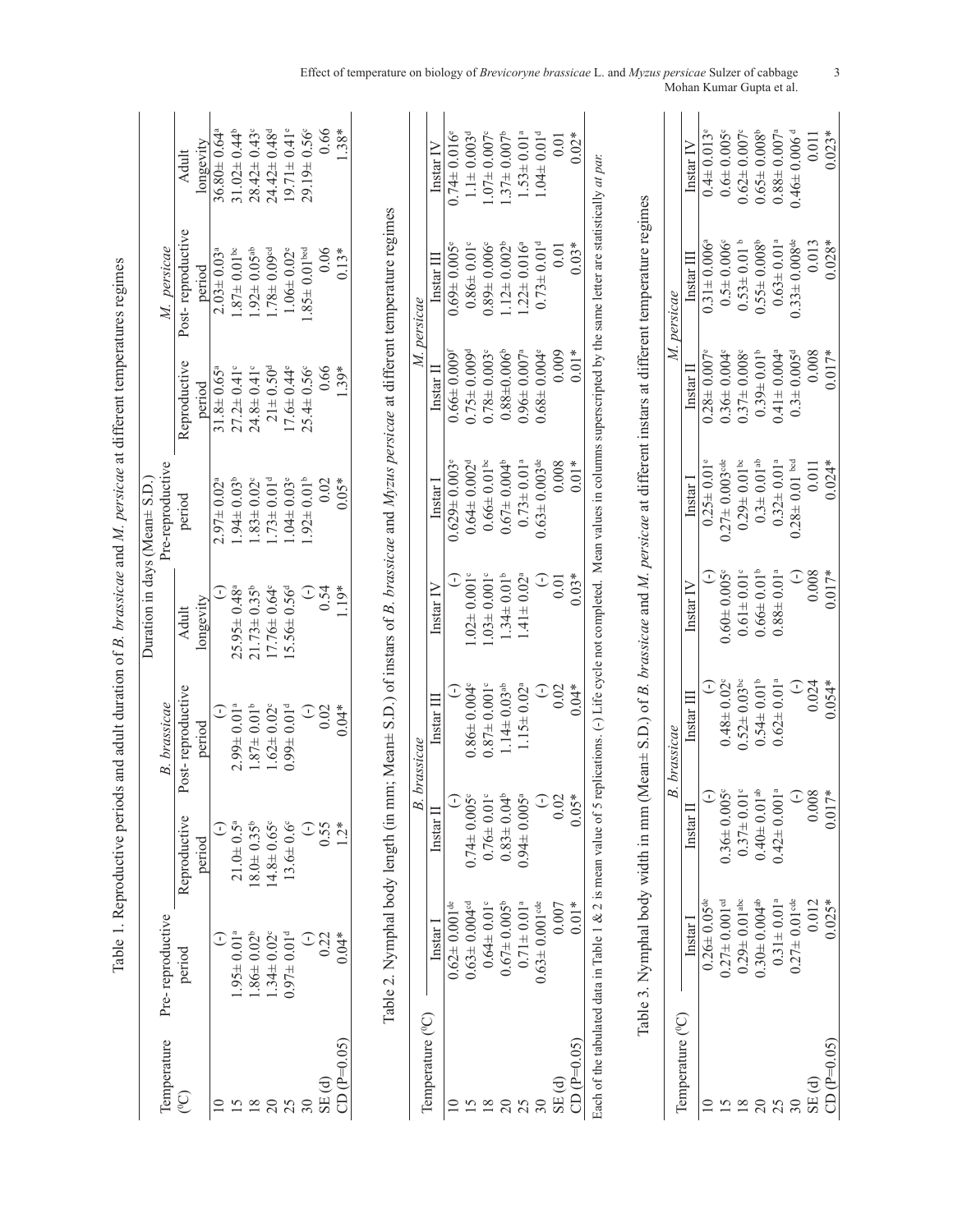|                               |                                 |                                | <b>B.</b> brassicae           |                               |                                 |                                                                                                                                                                                             | M. persicae                      |                                  |
|-------------------------------|---------------------------------|--------------------------------|-------------------------------|-------------------------------|---------------------------------|---------------------------------------------------------------------------------------------------------------------------------------------------------------------------------------------|----------------------------------|----------------------------------|
| Temperature ( <sup>0</sup> C) | $last$                          | Instar J                       | Instar III                    | $last IV$                     | $l$ nstar $l$                   | $[$ nstar $[$                                                                                                                                                                               | Instar III                       | Instar IV                        |
|                               | $0.22 \pm 0.03$ <sup>de</sup>   | $\bigcirc$                     |                               |                               | $0.23 \pm 0.01$ <sup>de</sup>   | $0.27 \pm 0.008$                                                                                                                                                                            | $0.31 \pm 0.006$ <sup>e</sup>    | $0.51 \pm 0.004^b$               |
|                               | $0.24 \pm 0.005$ <sup>cd</sup>  | $0.34 \pm 0.01$ °              | $0.54 \pm 0.02$ <sup>bc</sup> | $0.61 \pm 0.005$ <sup>d</sup> | $0.25 \pm 0.005$ <sup>cd</sup>  | $0.36 \pm 0.007$                                                                                                                                                                            | $0.4 \pm 0.006$ <sup>d</sup>     | $0.61 \pm 0.004$ <sup>d</sup>    |
|                               | $0.25 \pm 0.004$                | $0.36 \pm 0.007^{\circ}$       | $0.58 \pm 0.06$ <sup>bc</sup> | $0.63 \pm 0.07$ <sup>c</sup>  | $0.28 \pm 0.007^b$              | $0.38 \pm 0.006$ <sup>t</sup>                                                                                                                                                               | $0.56 \pm 0.05$ °                | $0.63 \pm 0.005$                 |
| $\approx$                     | $0.29 \pm 0.006$ <sup>ab</sup>  | $0.37 \pm 0.001$ <sup>ab</sup> | $0.60 \pm 0.005$ <sup>b</sup> | $0.87 \pm 0.001$ <sup>b</sup> | $0.31 \pm 0.005$ <sup>a</sup>   | $0.39 \pm 0.003$                                                                                                                                                                            | $0.63 \pm 0.02^b$                | $0.87 \pm 0.005^{\circ}$         |
| 25                            | $0.30 \pm 0.006$ <sup>a</sup>   | $0.38 \pm 0.002$               | $0.80 \pm 0.01$ <sup>a</sup>  | $1.06 \pm 0.006$ <sup>a</sup> | $0.32 \pm 0.009$ ª              | $0.4 \pm 0.006$                                                                                                                                                                             | $0.74 \pm 0.009$ <sup>a</sup>    | $1.07 = 0.006$ <sup>a</sup>      |
|                               | $0.23 \pm 0.007$ <sup>cde</sup> | $\bigcirc$                     | J                             | $\bigcup$                     | $0.24 \pm 0.009$ <sup>de</sup>  | $0.3 \pm 0.004$ <sup>d</sup>                                                                                                                                                                | $0.38 \pm 0.009$ <sup>de</sup>   | $0.55 \pm 0.007$ <sup>e</sup>    |
| SE(d)                         | 0.01                            | 0.009                          | 0.041                         | 0.007                         | 0.01                            | 0.007                                                                                                                                                                                       | 0.033                            | 0.007                            |
| $CD(P=0.05)$                  | $0.021*$                        | $0.019*$                       | $0.089*$                      | $0.015*$                      | $0.022*$                        | $0.016*$                                                                                                                                                                                    | $0.070*$                         | $0.016*$                         |
| Temperature ( <sup>o</sup> C) |                                 | B.                             | brassicae                     |                               |                                 | M. persicae                                                                                                                                                                                 |                                  |                                  |
|                               | $[{\rm nstar}]$                 | $Instar$ II                    | $instar II$                   | $instar \text{IV}$            | Instar <sup>1</sup>             | Instar I                                                                                                                                                                                    | $instar$ $II1$                   | $Instant IV$                     |
|                               | $0.021 \pm 0.001$ <sup>e</sup>  |                                |                               | J                             | $0.024 \pm 0.001$ <sup>de</sup> | $0.036 \pm 0.0008$ <sup>de</sup>                                                                                                                                                            | $0.04 \pm 0.006$ <sup>de</sup>   | $0.047 \pm 0.0007$ <sup>de</sup> |
|                               | $0.04 \pm 0.001$ <sup>cd</sup>  | $0.04 \pm 0.001$               | $0.05 \pm 0.04$ <sup>c</sup>  | $0.05 \pm 0.001$ <sup>c</sup> | $0.049 \pm 0.001$ <sup>cd</sup> | $0.05 \pm 0.0005$ <sup>od</sup>                                                                                                                                                             | $0.053 \pm 0.01$ <sup>d</sup>    | $0.056 \pm 0.001$ <sup>cd</sup>  |
| 18                            | $0.06 + 0.001$ <sup>c</sup>     | $0.06 \pm 0.001$               | $0.07 \pm 0.001$ <sup>c</sup> | $0.07 \pm 0.001$ <sup>c</sup> | $0.064 \pm 0.001$ <sup>c</sup>  | $0.064 \pm 0.01$ °                                                                                                                                                                          | $0.075 \pm 0.0008$               | $0.077 \pm 0.0009$               |
| $\approx$                     | $0.087 \pm 0.001$ <sup>b</sup>  | $0.16 \pm 0.03$                | $0.22 \pm 0.011$ <sup>b</sup> | $0.28 \pm 0.01$ <sup>b</sup>  | $0.09 + 0.0007$                 | $0.17 \pm 0.02^b$                                                                                                                                                                           | $0.23 \pm 0.01$ <sup>b</sup>     | $0.308 \pm 0.006$ <sup>b</sup>   |
|                               | $0.11 \pm 0.02^{\circ}$         | $0.24 \pm 0.02$                | $0.31 \pm 0.02$ <sup>a</sup>  | $0.39 \pm 0.01$ <sup>a</sup>  | $0.13 \pm 0.02^{\circ}$         | $0.26 \pm 0.01$ <sup>a</sup>                                                                                                                                                                | $0.33 \pm 0.01$ ª                | $0.45 \pm 0.01$ <sup>a</sup>     |
|                               | $0.03 \pm 0.0005$ <sup>de</sup> | $\overline{L}$                 | $\widehat{\cdot}$             | $\widehat{\cdot}$             | $0.032 \pm 0.01$ <sup>de</sup>  | $0.044 \pm 0.002$ <sup>cde</sup>                                                                                                                                                            | $0.045 \pm 0.0008$ <sup>de</sup> | $0.051 \pm 0.001$ <sup>de</sup>  |
| SE(d)                         | 0.01                            | 0.02                           | 0.02                          | 0.12                          | 0.014                           | 0.013                                                                                                                                                                                       | 0.0086                           | 0.01                             |
| $CD(P=0.05)$                  | $0.02*$                         | $0.06*$                        | $0.06*$                       | $0.027*$                      | $0.029*$                        | $0.027*$                                                                                                                                                                                    | $0.018*$                         | $0.022*$                         |
|                               |                                 |                                |                               |                               |                                 | Each of the tabulated data in Table 3, 4 & 5 is mean value of 5 replications. * Life cycle not completed. Mean values in columns superscripted by the same letter are statistically at par. |                                  |                                  |